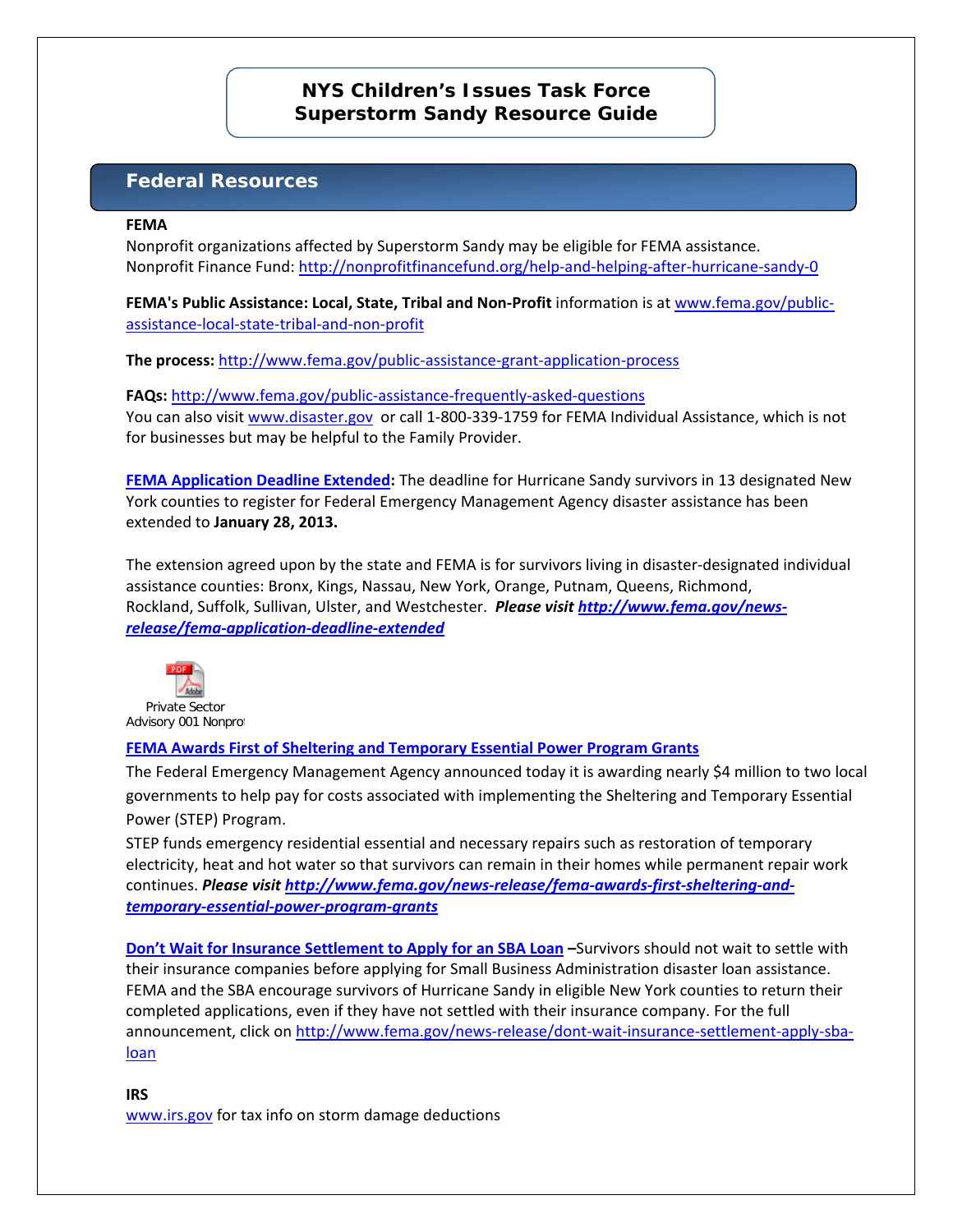### **U.S. Department of Health and Human Services Office of Child Care**

Child Care Resources for Disasters and Emergencies <http://www.acf.hhs.gov/programs/occ/resource/child-care-resources-for-disasters-and-emergencies>

**U.S. Small Business Administration** has announced that certain Private Non-Profit Organizations (PNPs) in New York that do not provide critical services of a governmental nature may be eligible to apply for low interest rate disaster loans. PNPs located in Bronx, Kings, Nassau, New York, Queens, Richmond, Rockland, Suffolk and Westchester counties in New York that provide non-critical services are eligible to apply. Examples of eligible non-critical PNP organizations include, but are not limited to food kitchens, homeless shelters, museums, libraries, community centers, schools and colleges. More is at [www.sba.gov/about](http://www.sba.gov/about-offices-content/4/2818/news/362041)[offices-content/4/2818/news/362041.](http://www.sba.gov/about-offices-content/4/2818/news/362041) Apply at [https://disasterloan.sba.gov/ela.](https://disasterloan.sba.gov/ela)

### **SMALL BUSINESS ADMINISTRATION (SBA) Extends Deadline for Hurricane Sandy Survivors in New York**

The U. S. Small Business Administration has extended the deadline for Hurricane Sandy survivors in New York to return applications for physical damage to **January 28, 2013.** Survivors are encouraged to register with the Federal Emergency Management Agency at 800-621-FEMA (3362), TTY 800-462-7585 and return completed applications to the SBA. Homeowners and renters unable to obtain an SBA low-interest disaster loan may be referred to FEMA for grant consideration. *PLEASE SEE ATTACHMENT TITLED "Dec 12 13-138 NY 13365 Deadline Extension.pdf"*



Dec 12 13-138 NY 13365 Deadline Ext

**Child Care Resource and Referral (CCR&R)** staff from 32 states joined **Child Care Aware® of America** for a **disaster recovery webinar** held on November 7, 2012. Presenters highlighted lessons learned from past disasters and emergencies and shared tips on recovery and preparation.

- The recorded webinar can be viewed at: [https://www2.gotomeeting.com/register/276888594;](https://www2.gotomeeting.com/register/276888594)
- Webinar slides can be downloaded from: [http://www.naccrra.org/sites/default/files/default\\_site\\_pages/2012/webinar\\_on\\_response\\_to\\_hurrica](http://www.naccrra.org/sites/default/files/default_site_pages/2012/webinar_on_response_to_hurricane_sandy_nov7.pdf) [ne\\_sandy\\_nov7.pdf.](http://www.naccrra.org/sites/default/files/default_site_pages/2012/webinar_on_response_to_hurricane_sandy_nov7.pdf)

Additional resources for emergency and disaster recovery and preparedness can be found [http://www.naccrra.org/programs-services/disaster-resources.](http://www.naccrra.org/programs-services/disaster-resources) The web site for Child Care Aware of America (formerly known as the National Association of Child Care Resource and Referral Agencies) is [www.naccra.org.](http://www.naccra.org/)

### **NYS Resources**

**NYS Governor's Office** <http://www.governor.ny.gov/>

### **NYS Office of Children and Family Services**

Child Care Assistance for Victims of Superstorm Sandy [http://www.ocfs.state.ny.us/main/childcare/emergency\\_planning/hurricane\\_Sandy.asp](http://www.ocfs.state.ny.us/main/childcare/emergency_planning/hurricane_Sandy.asp)

### **Food Assistance for Families**

Disaster Supplemental Nutrition Assistance Program (D-SNAP) benefits announced for households in New York City zip codes most affected by Hurricane Sandy. Use of Supplemental Nutrition Assistance Program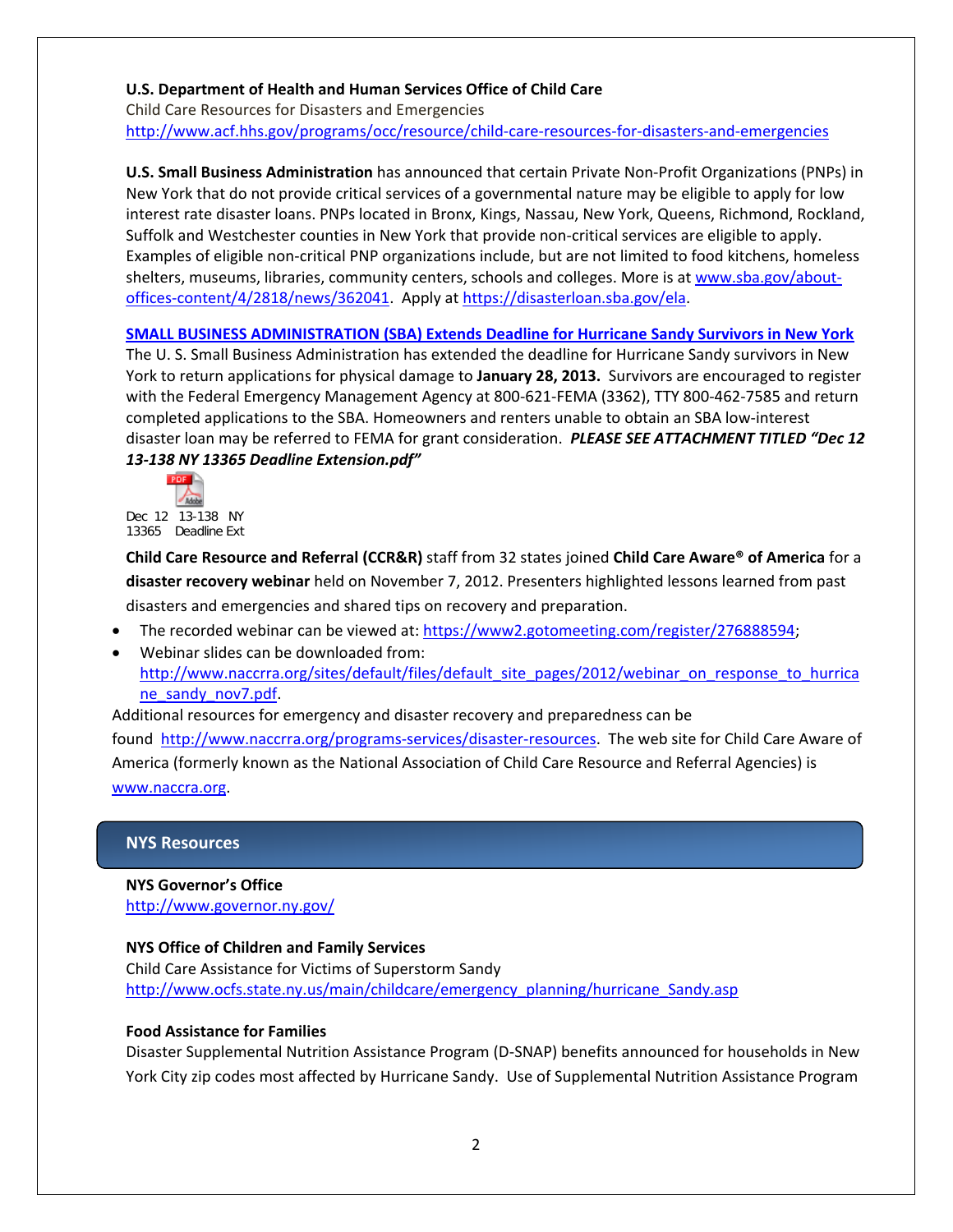(SNAP) Benefits for the Purchase of Hot and Prepared Foods in Impacted Counties **Extended Through January 31, 2013.**

As New Yorkers continue to recover from the effects of Hurricane Sandy, New York State has secured a waiver from the United States Department of Agriculture (USDA) which extends the ability for Supplemental Nutrition Assistance Program (SNAP) benefits, formerly known as Food Stamps, to be used to purchase hot foods and prepared foods at authorized retail premises through January 31, 2013 for Bronx, Brooklyn, Manhattan, Queens, Staten Island, Nassau, Suffolk, Rockland, Westchester, Orange, Putnam, and Sullivan counties. This was initially approved through November 30.

OTDA will be extending the certification periods for one month for SNAP cases with certification periods that expired on October 31, 2012, and for one month for SNAP cases with certification periods ending November 30, 2012, for re-certifications that have not been completed in Nassau, Orange, Putnam, Rockland, Suffolk, Sullivan, Westchester, and NYC. [Read Governor Cuomo's announcement](http://www.governor.ny.gov/press/11612SNAPcertification) <http://otda.ny.gov/programs/snap/>

## **Child and Adult Care Food Program (CACFP) and USDA Food Commodities Assistance**

Link to the letter from CACFP regarding accommodations/waivers they have instituted due the storm. Please contact CACFP [cacfp@health.state.ny.us](mailto:cacfp@health.state.ny.us) or 1-800-942-3858 if you have any questions. We will continue to send you updates on any changes that may arise with respect to the post Sandy accommodations. <http://www.health.ny.gov/prevention/nutrition/cacfp/>

## **Disaster Unemployment Assistance (DUA)**

If you live or work in an impacted county and you lost your income due to the effects of Superstorm Sandy, you may qualify for DUA. You may qualify for DUA even if you would not normally be able to get unemployment insurance benefits. To find out if you might be eligible for DUA, call the Telephone Claims Center (TCC) at 1-888-209-8124, or 1-877-358-5306 if you live out of state. Answer the questions to indicate that you lost your job as a direct result of Superstorm Sandy.

File your application with the New York State Department of Labor as soon as possible. The application deadline is **February 4, 2013.** 

The following are examples of situations that may make you eligible for Disaster Unemployment Assistance:

- · You were injured in the disaster and are unable to work, whether you are an employee or selfemployed.
- · Your workplace was damaged, destroyed, or you can't work because of the disaster.
- · Your transportation to work is not available because of the disaster.
- · You were about to begin working, but could not because of the disaster.
- · You got most of your income from areas affected by the disaster, whether you worked for yourself or for an employer, and your business is down because of the disaster.

**Please note** - this list is not exhaustive. If you are uncertain about your eligibility, please apply. All applicants must submit wage information and documentation to support their application. Go to<http://www.labor.ny.gov/ui/claimantinfo/disaster-unemployment-assistance.shtm> for more information.

## **NYSDHCR Homeowner Repair and Rebuild Fund**

GOVERNOR CUOMO'S DISASTER HOMEOWNERSHIP REPAIR AND REBUILDINGFUND CAN HELP YOU. New York Governor Andrew Cuomo is providing new funding for homeowners whose property was damaged or destroyed by Hurricane Sandy.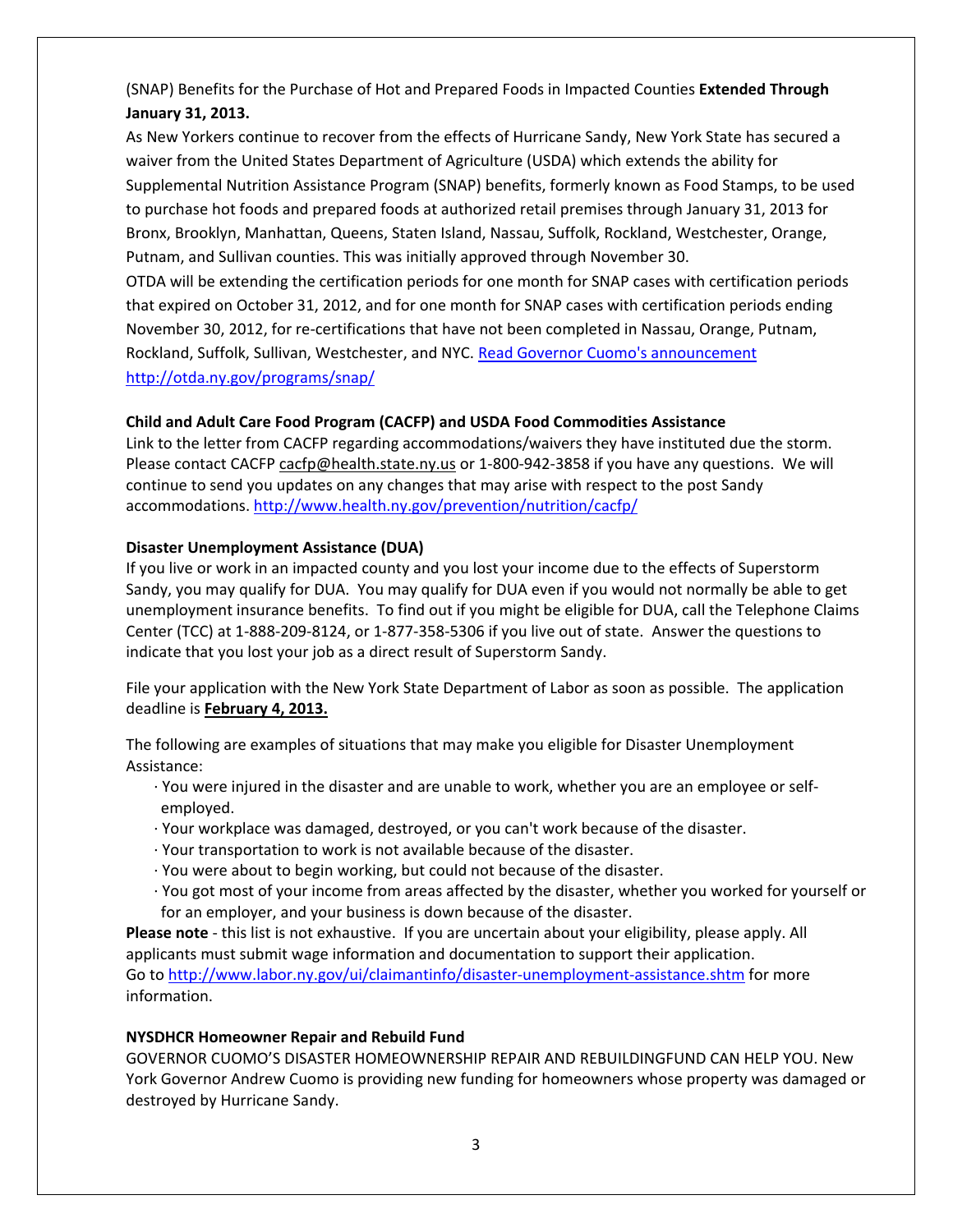Homeowners who have already qualified for FEMA housing assistance grants can now also obtain up to an additional \$10,000 through the Governor's Disaster Homeownership Repair and Rebuilding Fund. This is a grant, not a loan, and it does not need to be repaid.

[http://library.constantcontact.com/download/get/file/1106820556604-](http://library.constantcontact.com/download/get/file/1106820556604-136/Disaster+Homeownership+Repair+and+Rebuilding.pdf) [136/Disaster+Homeownership+Repair+and+Rebuilding.pdf](http://library.constantcontact.com/download/get/file/1106820556604-136/Disaster+Homeownership+Repair+and+Rebuilding.pdf)

### **EmPOWER New York Program**

The EmPower New York program offers no-costs energy services for income-eligible households that are customers of one of the Systems Benefits Charge (SBC) participating utilities. Funded through the New York State Energy Research and Development Authority (NYSERDA), services may include replacement of old, inefficient appliances; installation of high-efficiency lights; insulation and other home-efficiency measure. For more information, call 1-800-263-0960. *Please see three attachments titled: "Intro Letter," "EmP Application – Storm Relief 2012," and "RES-EMP-cons-fs-1-v1"*





RES-EMP-cons-fs-1-v 1.pdf

**Environmental Health –** Information about mold is available from the New York State Department of Health at<http://www.health.ny.gov/publications/7287/> (Versión en español: [http://www.health.ny.gov/publications/7287\\_es.htm\)](http://www.health.ny.gov/publications/7287_es.htm). Other health and emergency preparedness materials are available from the NYS Department of Health at: <http://www.health.ny.gov/environmental/emergency/weather/hurricane/>

**NYS Insurance Hotline** [www.dfs.ny.gov](http://www.dfs.ny.gov/) or 1-800-339-1759

**The Office of the State Comptroller** has resources at [www.osc.state.ny.us/hurricane/index.htm.](http://www.osc.state.ny.us/hurricane/index.htm)

### **Local Resources**

## **Long Island Region 2-1-1 Hurrican Sandy Disaster Assistance Resource Guide**

If you have been affected by Hurricane Sandy on Long Island, please visit **[www.211longisland.org](http://www.211longisland.org/)** for upto-date information on disaster related services in your area: open the "Hurricane Sandy" tab on the home page. You may also call the 2-1-1 Long Island call center by dialing 2-1-1 or 1-888-774-7633 (7-1-1 for NY Relay). The call center is currently open 8 a.m. to 8 p.m., seven days a week through December 31, 2012 (hours for 2013 to be determined).



**NYC Non-Profit Assistance:** This site will provide you with updates on current efforts and allow opportunities to shape reforms. You may also access helpful materials, connect with management consulting providers, and learn and share information about trainings and events. <http://www.nyc.gov/html/nonprofit/html/home/home.shtml>

**NYC Department of Education and The Fund for Public Schools:** As of November 26, 2012*,* 123 schools and Universal prekindergarten sites have been matched to community partners offering support. The DOE is working with The Fund for Public Schools to continue to coordinate the matching of school/UPK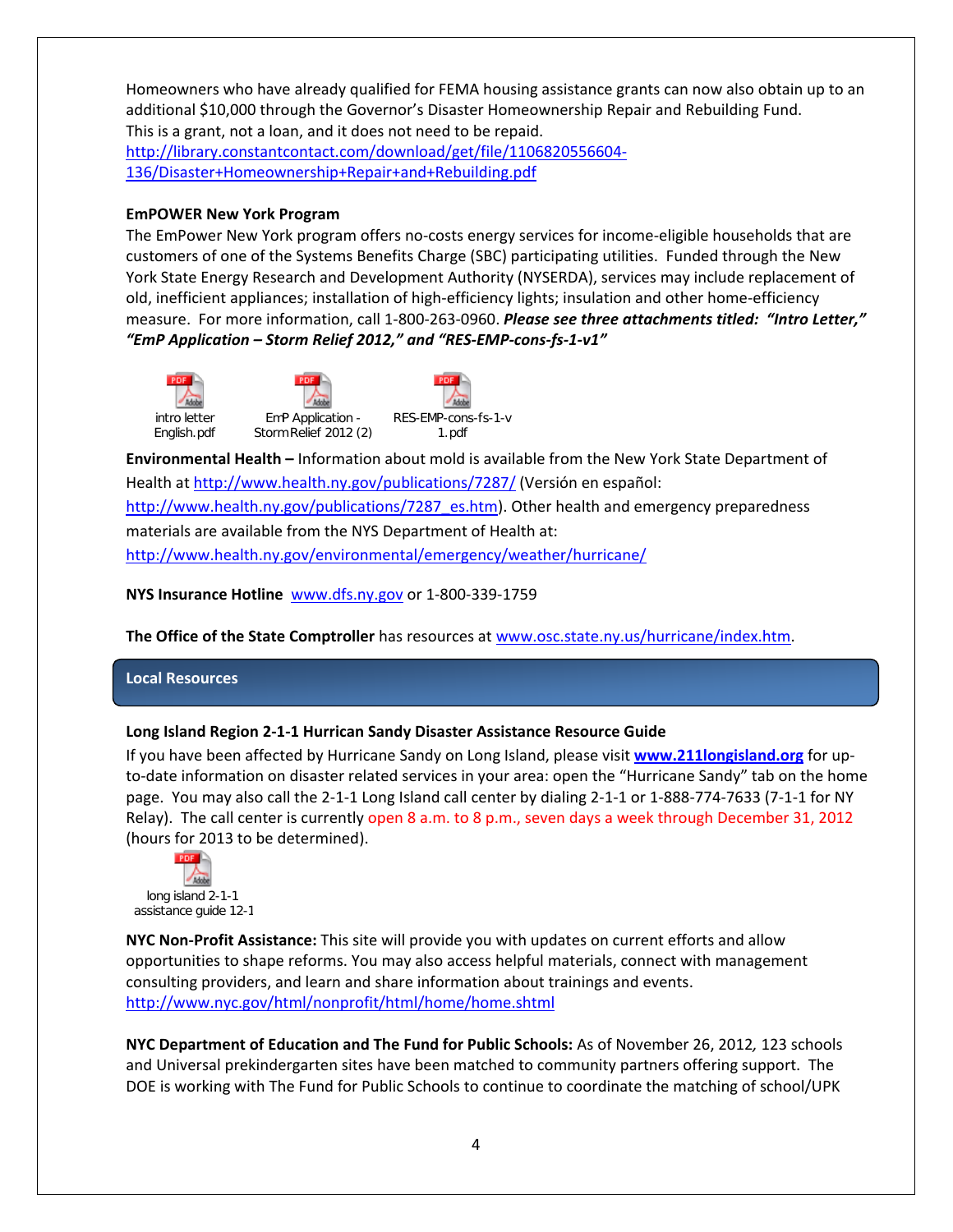needs with community partners' offers of support. <http://schools.nyc.gov/CommunityPartners/default.htm>

**NYC Emergency Loan Information:** The City of New York and Goldman Sachs are providing \$10 million in emergency loans to help New York City businesses damaged by Superstorm Sandy. NYC Business Solutions and the New York Business Development Corporation (NYBDC) will administer the loan program. If you are a small business in need of an emergency loan to recover from business interruption, you can now access loans up to \$25,000. Loans are interest-free for the first six months and 1% interest for the following 24 months. For more information, you call 311 and ask for "NYC Business Emergency Loan." Full information can be found at: [http://www.nyc.gov/html/sbs/nycbiz/html/ home/home.shtml](http://www.nyc.gov/html/sbs/nycbiz/html/home/home.shtml)

**NYC Public Advocate's Office** has *After the Storm: A Guide for New Yorkers* at [http://pubadvocate.nyc.gov/storm.](http://pubadvocate.nyc.gov/storm)

**NYC Economic Development Corporation** has business recovery information at [www.nycedc.com/backtobusiness.](http://www.nycedc.com/backtobusiness)

**The Staten Island Non-Profit Recovery Fund** will make grants to nonprofit organizations serving Staten Island and its residents. The Staten Island Foundation will match the first \$500,000 donated from other philanthropic sources to this fund. The SINP Recovery Fund will make grants to Island nonprofit organizations in order to help them meet the long-term challenges created by this disaster. The fund will also provide grants to aid in preparedness planning for future emergencies; provide funding for unreimbursed repairs to nonprofit facilities and grounds; support organizations whose fundraising efforts have been undermined; and aid collaborative efforts to help Staten Islanders in need. [www.thestatenislandfoundation.org](http://www.thestatenislandfoundation.org/)

**The NYC Nonprofit Recovery Loan Program** will provide interest-free loans ranging from \$5,000 to \$100,000 to New York City nonprofits impacted by Superstorm Sandy and will cover losses associated with the disruption of operations and property damage. Priority will be given to organizations that have suffered the most severe losses and/or are operating in the worst affected areas, and will be made against expected claims to be filed with the nonprofit's own insurance company and with FEMA, as well as against committed government, foundation and corporate contracts and grants. It will be administered by the Fund for the City of New York: [https://rlp.fcny.org:443/rlp/about.](https://rlp.fcny.org/rlp/about)

**[New York Business Development Corporation](http://www.nybdc.com/HurricaneSandySmallBusinessReliefFund.html)** offers loans ranging from \$5,000 to \$25,000 to small businesses in areas where there have been power outages and severe flooding. Funds for working capital, repairs, and business recovery will be expedited and are expected to reach qualified borrowers five to seven days after application. The emergency loan program is for independently owned and operated businesses paying taxes in NYC and non-profit organizations that (1) Are located in New York City; (2) Have fewer than 100 employees; (3) Filed 2011 business tax returns; (4) Have experienced business interruption and/or damages as a result of Hurricane Sandy. FAQs are at

[www.nybdc.com/documents/SBSFrequentlyAskedQuestions.pdf.](http://www.nybdc.com/documents/SBSFrequentlyAskedQuestions.pdf)

The **Aidmatrix Network**, has been setup to direct people looking to donate money or goods to nonprofits as part of Hurricane Sandy recovery efforts. Nonprofits can also register here to receive donations. <http://www.aidmatrixnetwork.org/fema/States.aspx?ST=New%20York%20City>

**United Way of New York City** (UWNYC). Check the United Way website for information coming soon on a new funding opportunity which has yet to be released. [http://unitedwaynyc.org/pages/hurricane-sandy-recovery-grants.](http://unitedwaynyc.org/pages/hurricane-sandy-recovery-grants)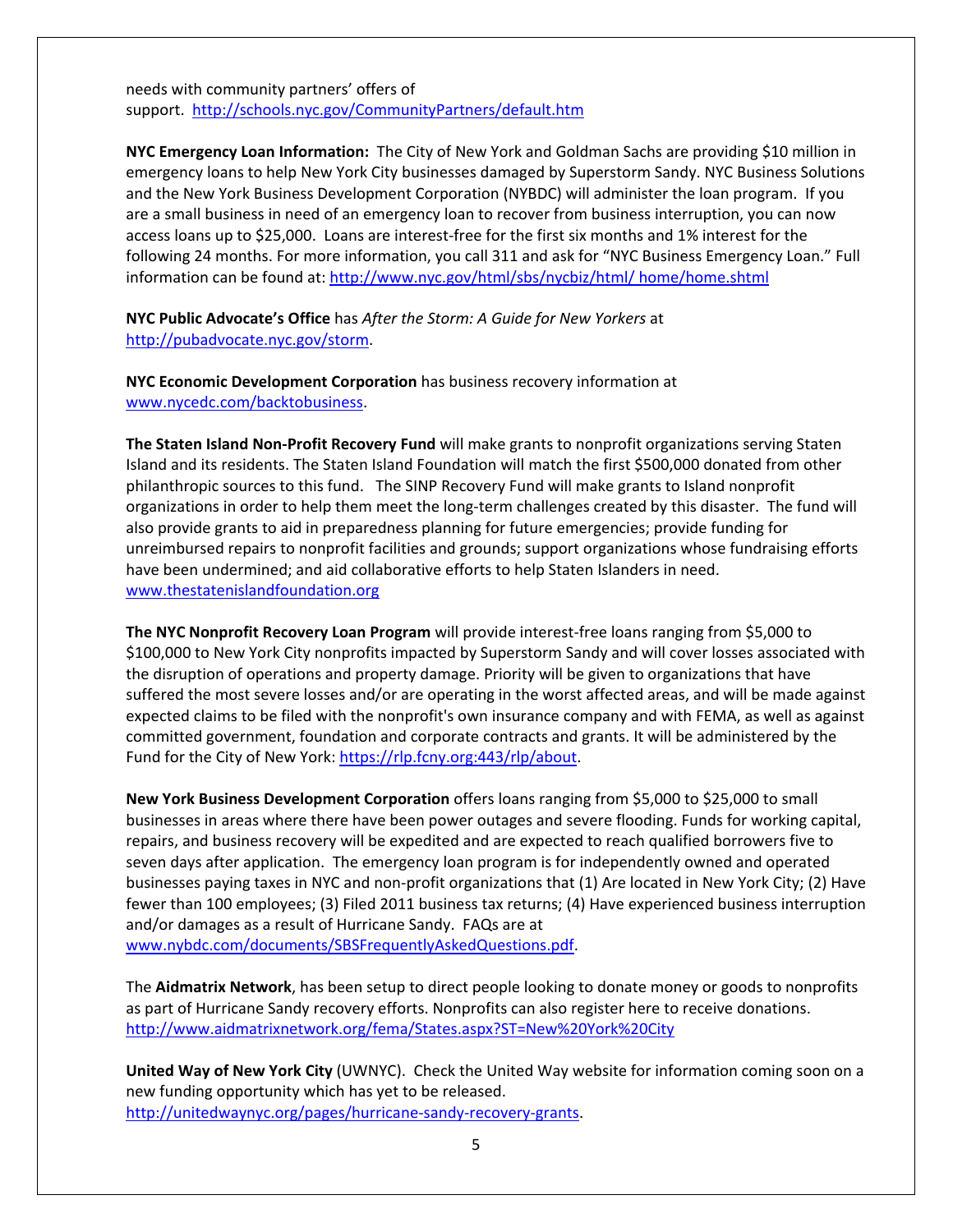**Community Resource Exchange** has a Hurricane Sandy Nonprofit Resources page at [http://crenyc.org/hurricanesandynpresources.](http://crenyc.org/hurricanesandynpresources)

**Human Services Council** has a listing of resources for nonprofits and clients at [www.humanservicescouncil.org/documents/HSC%20-](http://www.humanservicescouncil.org/documents/HSC%20-%20Hurricane%20Sandy%20Resources%20for%20Nonprofits.pdf) [%20Hurricane%20Sandy%20Resources%20for%20Nonprofits.pdf.](http://www.humanservicescouncil.org/documents/HSC%20-%20Hurricane%20Sandy%20Resources%20for%20Nonprofits.pdf)

**New York Disaster Interfaith Services** has compiled a list of resources for people dealing with issues relating to the hurricane at [www.nydis.org/index2.html.](http://www.nydis.org/index2.html)

**Philanthropy New York** is working intensively with Regional Associations throughout the affected area to coordinate and track philanthropic responses to the devastation caused by Superstorm Sandy. Their dedicated disaster response page continues to be updated on a daily basis. [philanthropynewyork.org/sandy](http://www.philanthropynewyork.org/sandy)

**Robin Hood Foundation** has launched a large-scale relief effort to aid its neighbors in the tri-state area whose lives have been shattered by Superstorm Sandy. One month out from the storm, Robin Hood has been able to provide over \$8 million in grants to more than 90 different groups. It is now moving into phase two of its recovery effort, providing for the long-term needs created by the storm including: housing, job-training, legal counseling and more. <http://www.robinhood.org/>

**Federation of Protestant Welfare Agencies (FPWA)** has been asked by the NYC Mayor's Office to identify volunteers from its member agencies who are able to go to some of the harder hit areas of the city to distribute information about emergency resources available and/or assist with the delivery of meals and water. Email your responses to Joel Gibson a[t jgibson@fpwa.org.](mailto:jgibson@fpwa.org) Include volunteer's contact information, when they are available to work, and what part of the city they can respond to (Zone A evacuation areas).

**The Family Child Care Association of New York State, Inc**. (FCCANYS) is collecting donations to help NYS family and group family child care providers affected by Hurricane Sandy in the FEMA-designated disaster areas. The collected funds will be available to fcc/gfcc providers for the replacement of child care supplies. Visit [www.fccanys.org](http://www.fccanys.org/) to learn more about the availability of these funds, criteria to meet and the FCCANYS Sandy Fund Application.

**Early Care and Learning Council (ECLC)** The statewide association of Child Care Resource and Referral (CCR&R) Agencies has established a Hurricane Sandy Recovery Fund. In the coming weeks, the ECLC will communicate with the field to assess the greatest needs and distribute funds accordingly. 100% of funds collected will go to CCR&Rs to help the child care community recover from Hurricane Sandy. To make a donation or learn more about the fund, visit

<http://www.earlycareandlearning.org/hurricanesandyrecovery.cfm>

**LOCALCHILD CARE RESOURCE & REFERRAL AGENCIES IN IMPACTED COUNTIES: Child Care Council of Nassau, Inc. Phone:** (516) 358- 9250 ext 11 **Fax:** (516) 358-9287 **Website:** [www.childcarenassau.org](http://www.childcarenassau.org/)

**Child Care Council of Suffolk, Inc. Phone:** (631) 462-0303/ (631) 462-0444 **Fax:** (631) 462-1617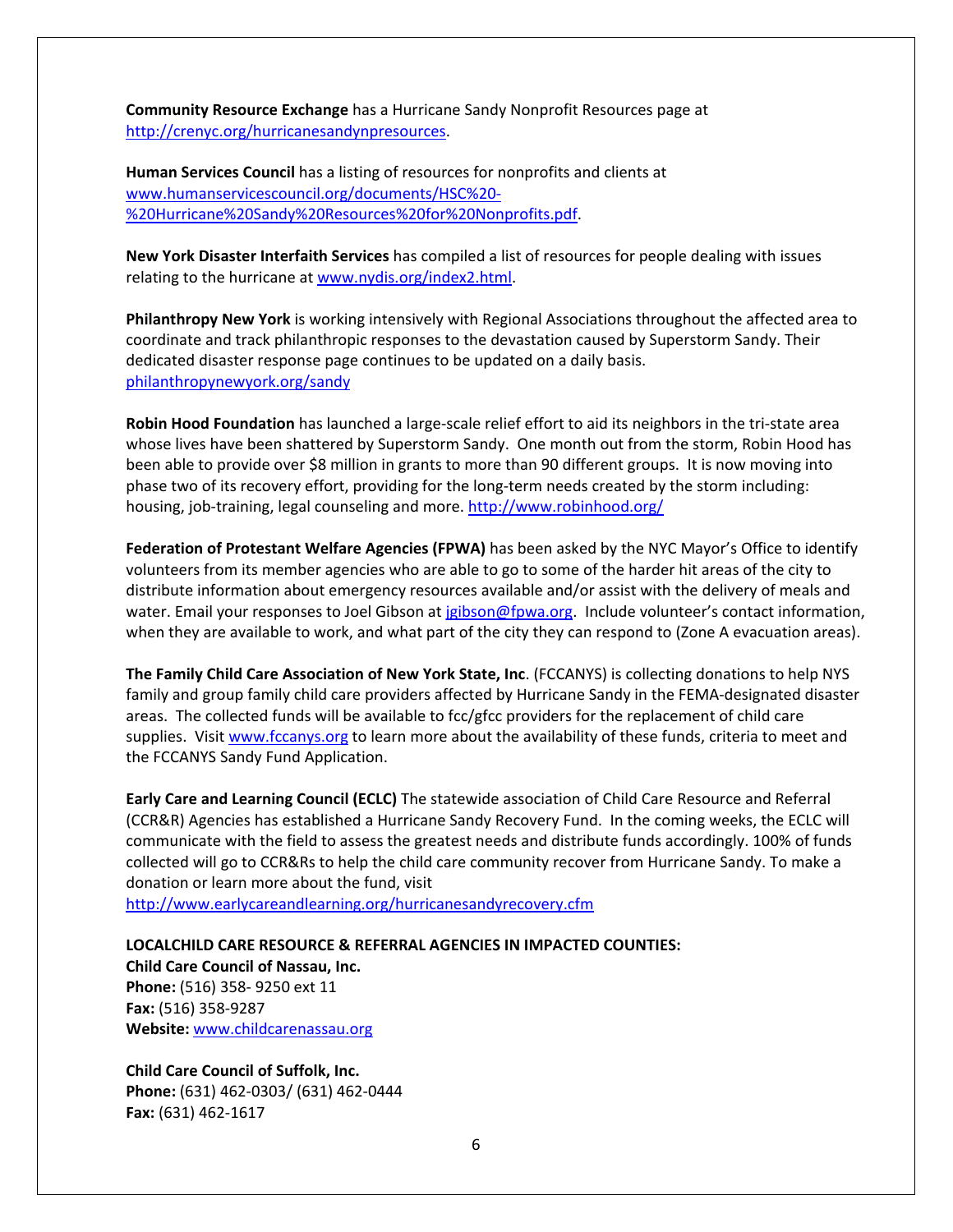**Website:** [www.childcaresuffolk.org](http://www.childcaresuffolk.org/) **Child Care Council of Westchester, Inc. Phone:** (914) 761-3456 x 102 **Fax:** (914) 761-1957 **Website:** [www.childcarewestchester.org](http://www.childcarewestchester.org/)

## **Child Care Resources of Rockland, Inc.**

**Phone:** (845) 425- 0009 x 417 **Fax:** (845) 425-5312 **Website:** [www.childcarerockland.org](http://www.childcarerockland.org/)

## **Day Care Council of New York, Inc.**

**Counties Served:** New York City **Phone:** (212) 206-7818, **Toll Free** 1- (888) 469-5999 **Fax: (212) 206-7836 Website:** [http://www.dccnyinc.org](http://www.dccnyinc.org/)

## **Center for Children's Initiatives**

**Phone:** (212) 929-7604 x 3010, x 3016, **Toll Free** 1- (888) 469-5999 **Fax:** (212) 929-5785 **Website:** [http://www.centerforchildrensinitiatives.org](http://www.centerforchildrensinitiatives.org/)

## **Child Development Support Corporation**

**Counties Served:** New York City *Phone: (718) 398-6370* ext 8401, ext. 8058 *Toll Free 1- (888) 469-5999 Fax: (718) 398-6182* **Website:** [http://www.cdscnyc.publishpath.com](http://www.cdscnyc.publishpath.com/)

## **Chinese American Planning Council, Inc. Counties Served:** New York City **Phone:** (212) 941-0030 x 207, x 202, **Toll Free** 1- (888) 469-5999 **Fax:** (212) 226-5351 **Website:** [www.childcarecpc.org](http://www.childcarecpc.org/)

**Committee for Hispanic Children & Families, Inc. Counties Served:** New York City **Phone:** (212) 206- 1090, **Toll Free** 1- (888) 469-5999 **Fax:** (212) 206-8093 **Website:** [www.chcfinc.org](http://www.chcfinc.org/)

## **Mental Health Resources**

**National Child Traumatic Stress Network:** A specific area for children and hurricane resources can be found at:

<http://www.nctsn.org/trauma-types/natural-disasters/hurricanes#tabset-tab-5>

### **Substance Abuse and Mental Health Administration (SAMHSA):**

[http://store.samhsa.gov/product/Tips-for-Talking-With-and-Helping-Children-and-Youth-Cope-After-a-](http://store.samhsa.gov/product/Tips-for-Talking-With-and-Helping-Children-and-Youth-Cope-After-a-Disaster-or-Traumatic-Event/SMA12-4732)[Disaster-or-Traumatic-Event/SMA12-4732](http://store.samhsa.gov/product/Tips-for-Talking-With-and-Helping-Children-and-Youth-Cope-After-a-Disaster-or-Traumatic-Event/SMA12-4732)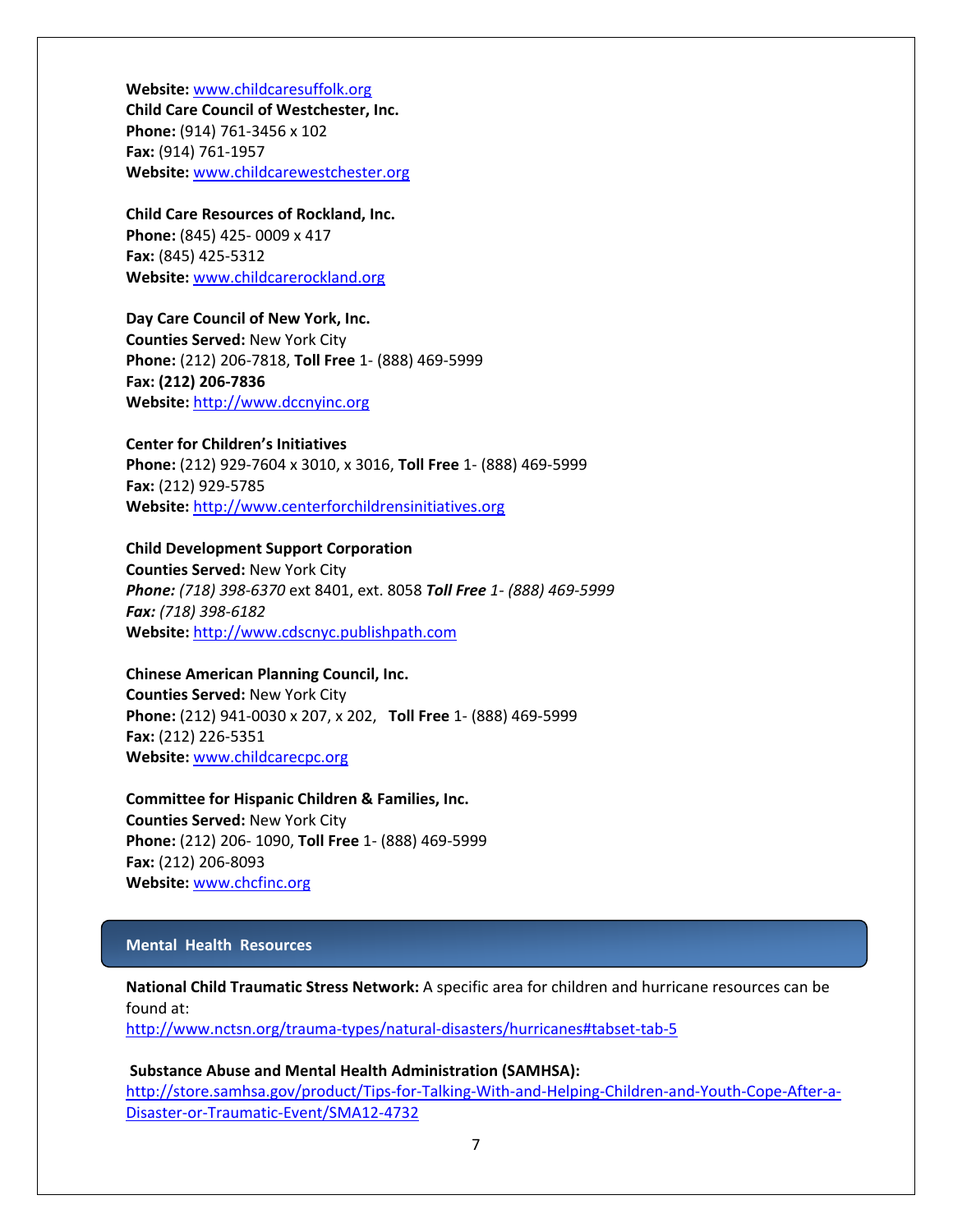**Project Hope:** is offering free mental health and crisis counseling services to deal with stress and anxiety in the aftermath of the storm in NYC and Nassau, Suffolk, and Westchester counties. 1.800.LIFENET (1.800.543.3638)

#### **Legal Resources**

**Pro Bono Partnership** offers legal assistance on issues that a nonprofit organization may be facing as a result of the emergency. The Partnership provides legal assistance to nonprofits without charge. For assistance email [information@probonopartner.org](mailto:information@probonopartner.org) or call New Jersey: 973.240.6955; New York: 914.328.0674

**NYLPI's Pro Bono Clearinghouse** is available to assist organizations with legal needs including, but not limited to, insurance claims and negotiations; real estate contingencies including subleasing and securing temporary accommodations; employment law including expansion, downsizing, employee leave and employer compensation obligations; compliance with tax-exempt organizations law when fundraising and accepting donations. Contact Alena Jirovska at 212-244-4664 or email [clearinghouse@nylpi.org.](mailto:clearinghouse@nylpi.org)

**Lawyer's Alliance for New York** will assist nonprofits in real estate, employment law, government grants and loan, operating disaster relief programs, and insurance coverage and has disaster-related information at [www.lawyersalliance.org/disaster\\_relief.php.](http://www.lawyersalliance.org/disaster_relief.php)

#### **Spaces & Equipment Available**

**HealthCare Chaplaincy** has office furniture, chairs and other items that can be donated immediately as a result of their impending consolidation of locations. Contact Edward Haran at 212-644-1111, extension 203 or [eharan@healthcarechaplaincy.org.](mailto:eharan@healthcarechaplaincy.org)

**Centre for Social Innovation** has a "pop up" space in the Starrett-Lehigh building at 601 West 26th Street for a handful of organizations affected by the storm--free workspace for small nonprofits (four staff or fewer) from mid-November until the end of the calendar year. Details are at http://nyc.socialinnovation.org/popup.

**Jewish Community Centers,** at 8th Avenue between 36th and 37 streets, has about four offices, and a few cubicles that they could make available for nonprofit organizations displaced by the hurricane. Contact Bob Kimsal at 212.786.5141 or [bkimsal@jcca.org.](mailto:bkimsal@jcca.org)

**The New York Junior League** has meeting rooms available to be used by non-profit organizations currently unable to re-open due to Hurricane Sandy. They have a limited number of laptops that could be used during normal business hours, or you can bring your own. Wi-Fi is available. Please contact Susanne Kuligowski, Chief Operating Officer a[t skuligowski@nyjl.org](mailto:skuligowski@nyjl.org) or 212-606-0236 for more information.

**Institute for Contemporary Psychotherapy** has a conference room that can fit up to 60 people for meeting use by nonprofits affected by the storm. They're at 60th and Broadway (Columbus Circle). The availability of the conference space is going to be limited, but there will be chunks of time throughout the day that they don't use it and would be happy to help other nonprofits if they can (at no charge). Contact Sue Warshal at 212-333-3444, ext. 102.